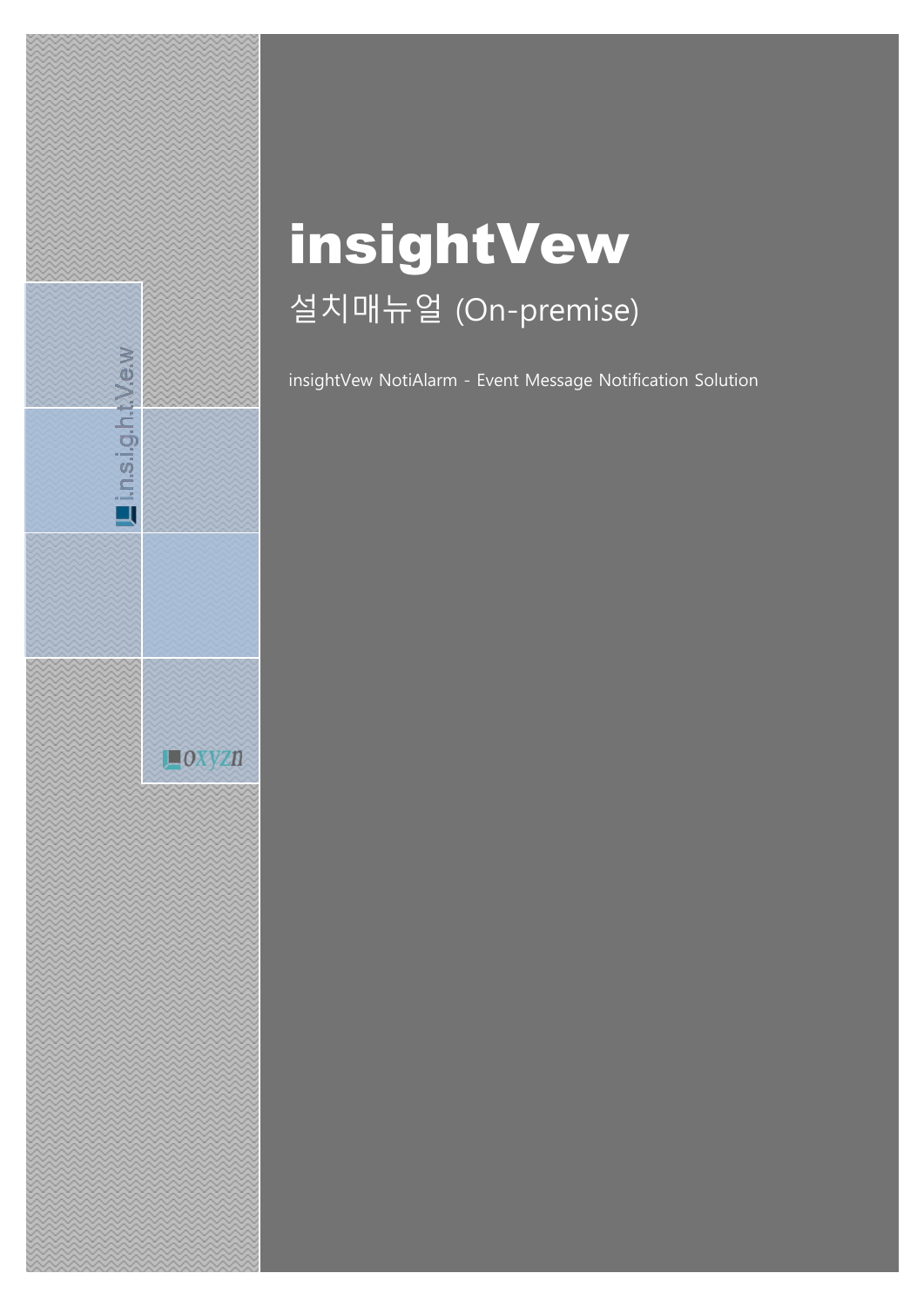# 목 차

| 1.               |  |
|------------------|--|
| 2.               |  |
| 2.1.             |  |
| 2.2.             |  |
| 2.3.             |  |
| 2.3.1.           |  |
| 2.3.2.           |  |
| 2.3.3.           |  |
| 2.3.4.           |  |
| 2.3.5.           |  |
| 2.4.             |  |
| 2.5.             |  |
| 2.6.             |  |
| 2.7.             |  |
| 2.7.1.           |  |
| 2.7.2.           |  |
| 2.7.3.           |  |
| 3.               |  |
| 3.1.             |  |
| $\overline{4}$ . |  |
| 4.1.             |  |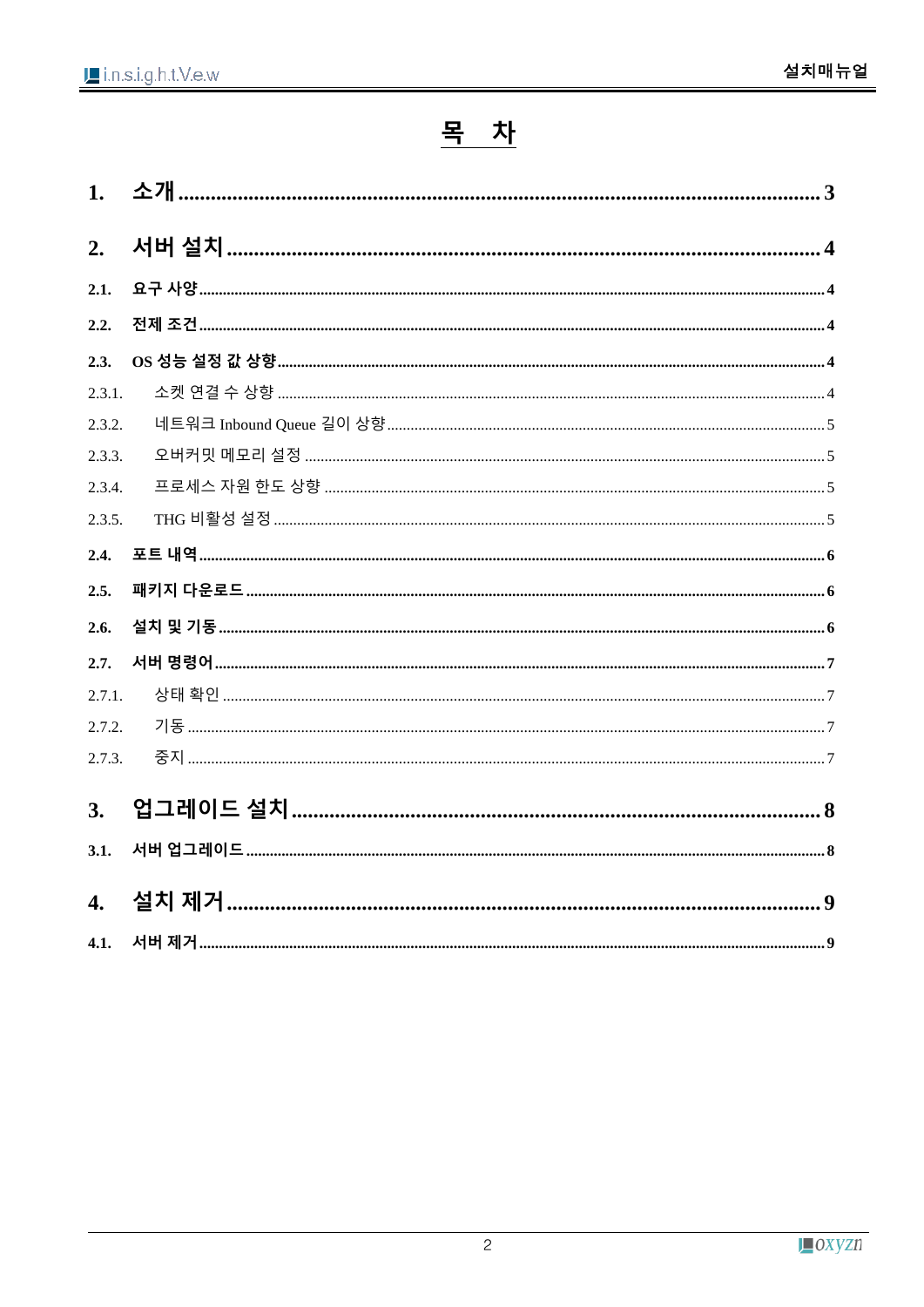### <span id="page-2-0"></span>**1. 소개**

인사이트뷰 노티알람(insightVew NoiAlarm) 제품은 장애이벤트 통지관리 솔루션으로 각종 타 관리 솔루션과 연계하여 운영 담당자 및 관리자에게 문자, 이메일 등으로 장애이벤트 메시지를 통지할 수 있도록 지원합니다.

인사이트뷰 노티알람 제품은 SaaS 기반 또는 온프레미스(On-premise) 기반으로 제공됩니다.



#### ⚫ 주요 특징

- ✓ 타 관리 솔루션의 장애이벤트 메시지 통합 연계
- ✓ 고객의 상이한 환경에 따른 유연한 구성 설정
- ✓ 다양한 조건에 따른 통지그룹 설정
- ✓ 대상 노드 및 수신자에 따른 통지 제외 설정 관리
- ✓ 단문/장문 메시지, 이메일, 슬랙, 텔레그램 등 통지 지원
- ✓ 이메일 통지를 위한 HTML 템플릿 파일 반영 지원
- ✓ 다국어(영어, 한글) 지원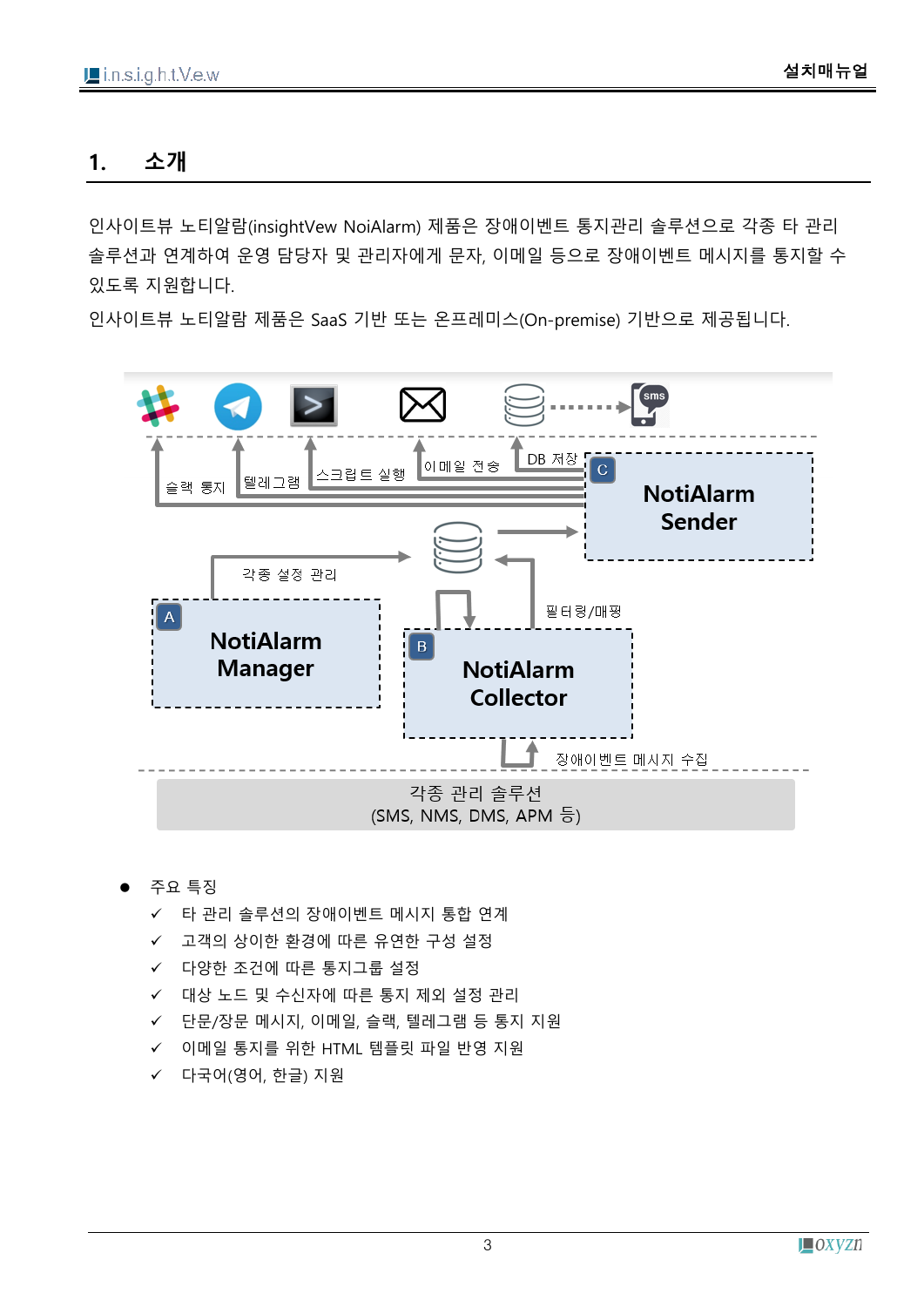## <span id="page-3-0"></span>**2. 서버 설치**

#### <span id="page-3-1"></span>**2.1. 요구 사양**

인사이트뷰 노티알람(insightVew NotiAlarm) 서버는 아래 사항을 충족해야 합니다.

| OS.                                | M/W   | <b>CPU</b> | <b>MEMORY</b> | <b>DISK</b> | 비고 |
|------------------------------------|-------|------------|---------------|-------------|----|
| CentOS Linux 7.6 64bit             |       |            |               |             |    |
| Red Hat Enterprise Linux 7.4 64bit | JDK 8 | 4 Core 이상  | 8 GB 이상       | 100 GB 이상   |    |
| Ubuntu Server 20.04 64bit          |       |            |               |             |    |

\* 참고: 서버 요구사양은 운영 환경에 따라 상이할 수 있으며 상황에 따라 증설이 필요할 수 있음.

| 항목  | 필요 사항                            | 비고 |
|-----|----------------------------------|----|
| 패키지 | netstat 명령어 필요 (net-tools 설치 필요) |    |

#### <span id="page-3-2"></span>**2.2. 전제 조건**

인사이트뷰 노티알람(insightVew NotiAlarm) 서버는 JDK 8 기반으로 운영되며 JDK 8 은 아래 사이트에서 다운로드하여 설치할 수 있습니다.

| 구분                                                                                                      | 웹사이트 주소                                                | 비고 |
|---------------------------------------------------------------------------------------------------------|--------------------------------------------------------|----|
| OpenJDK                                                                                                 | https://github.com/ojdkbuild/contrib_jdk8u-ci/releases |    |
| https://www.oracle.com/technetwork/java/javase/downloads/jdk8-do<br>Oracle Java<br>wnloads-2133151.html |                                                        |    |

#### <span id="page-3-3"></span>**2.3. OS 성능 설정 값 상향**

안정적인 서비스를 위하여 서버 OS 에서 아래와 같이 OS 성능 설정 값을 조정합니다.

#### <span id="page-3-4"></span>**2.3.1. 소켓 연결 수 상향**

- $(1)$  아래와 같이 현재 값을 확인합니다. # sysctl net.core.somaxconn
- ② 아래와 같이 값을 높여 줍니다. # **sudo sysctl -w net.core.somaxconn=2048**
- ③ 설정 파일에 반영합니다.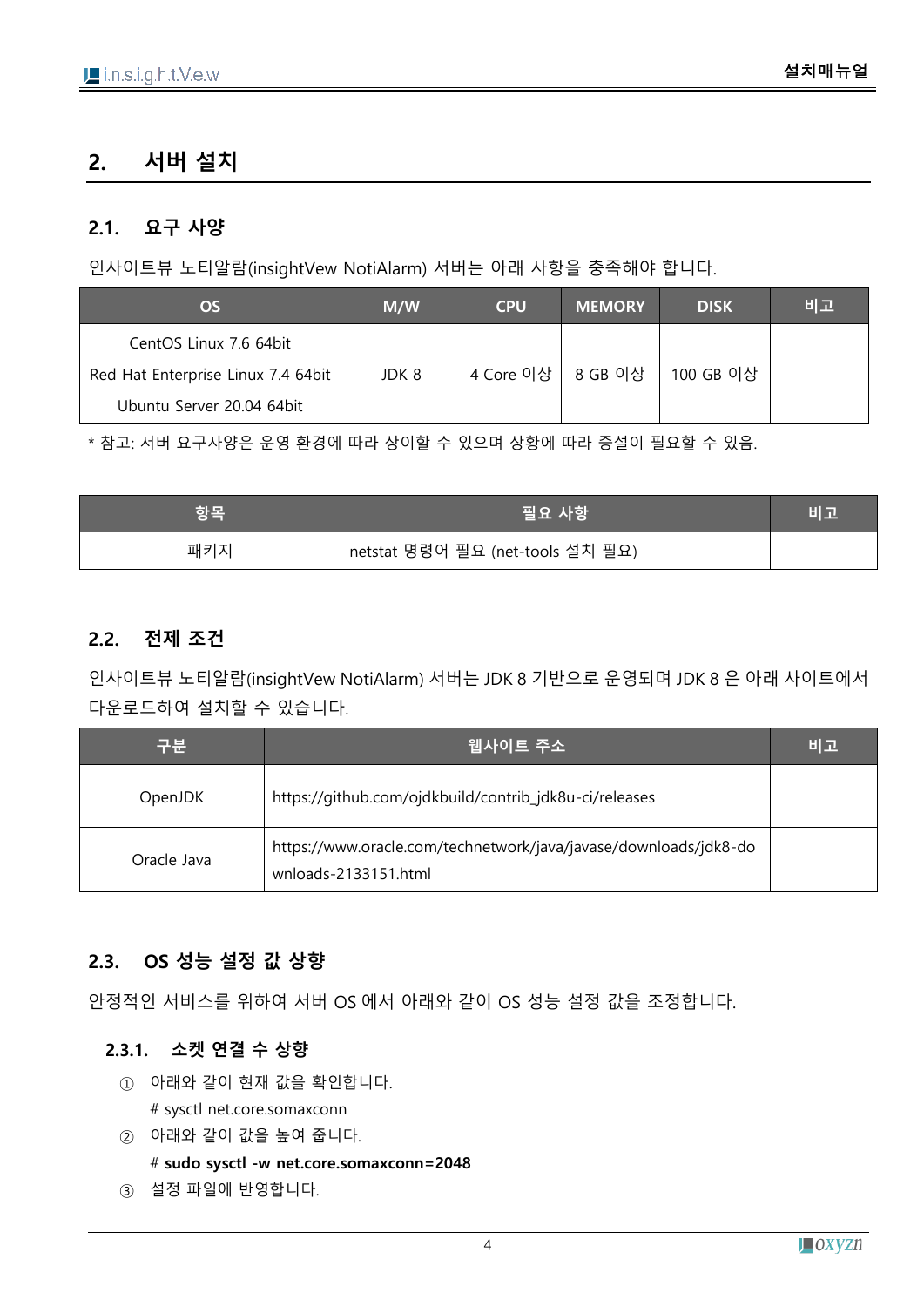# sudo vi /etc/sysctl.conf net.core.somaxconn=2048

#### <span id="page-4-0"></span>**2.3.2. 네트워크 Inbound Queue 길이 상향**

- $(1)$  아래와 같이 현재 값을 확인합니다. # sysctl net.core.netdev\_max\_backlog
- ② 아래와 같이 값을 높여 줍니다. # **sudo sysctl -w net.core.netdev\_max\_backlog=30000**
- ③ 설정 파일에 반영합니다. # sudo vi /etc/sysctl.conf net.core.netdev\_max\_backlog=30000

#### <span id="page-4-1"></span>**2.3.3. 오버커밋 메모리 설정**

- $(1)$  아래와 같이 현재 값을 확인합니다. # sysctl vm.overcommit\_memory
- ② 아래와 같이 값을 설정합니다. # **sudo sysctl vm.overcommit\_memory=1**
- ③ 설정 파일에 반영합니다. # sudo vi /etc/sysctl.conf vm.overcommit\_memory=1

#### <span id="page-4-2"></span>**2.3.4. 프로세스 자원 한도 상향**

- $(1)$  아래와 같이 현재 값을 확인합니다. # ulimit -a
- ② 아래와 같이 값을 설정합니다.

# **ulimit -n 4096**

# **ulimit -u 4096**

③ 설정 파일에 반영합니다.

# sudo vi /etc/security/limits.conf

- \* soft nofile 4096
- hard nofile 4096
- \* soft nproc 4096
- \* hard nproc 4096

#### <span id="page-4-3"></span>**2.3.5. THG 비활성 설정**

① 아래와 같이 Transparent huge pages 설정 값을 확인합니다.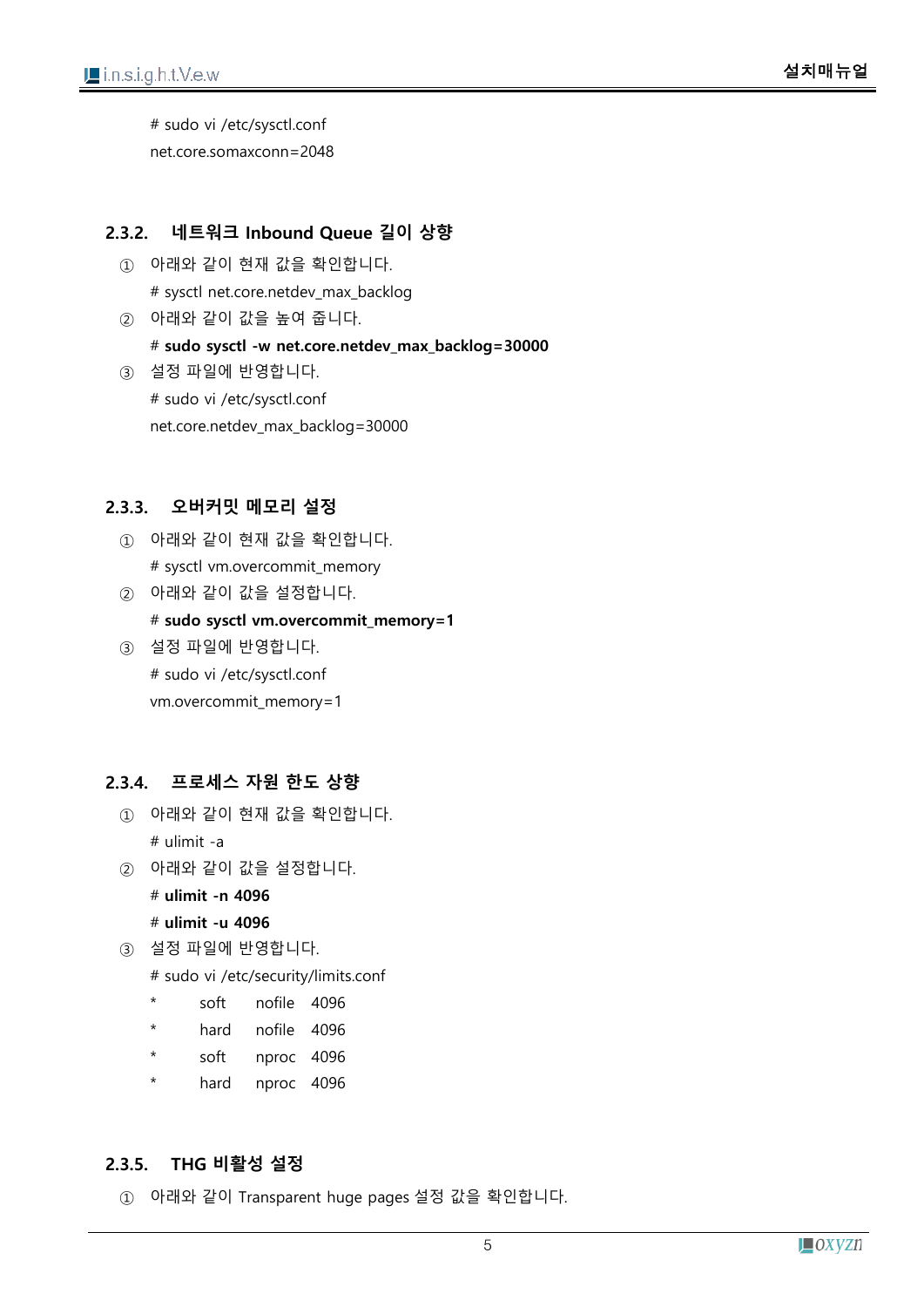# cat /sys/kernel/mm/transparent\_hugepage/enabled

② 현재 값이 [never] 로 되어 있지 않으면 아래와 같이 값을 never 로 설정합니다. (참고: root 계정으로 실행해야 합니다.)

# **echo never > /sys/kernel/mm/transparent\_hugepage/enabled**

③ 설정 파일에 반영합니다. # sudo vi /etc/rc.local echo never > /sys/kernel/mm/transparent\_hugepage/enabled

\* 참고: 서버 운영 환경에 따라 적절한 값으로 설정해야 함

#### <span id="page-5-0"></span>**2.4. 포트 내역**

인사이트뷰 노티알람(insightVew NotiAlarm) 서버는 내부 통신 및 웹 콘솔 접속을 위하여 아래와 같이 기본 포트를 사용하고 있으므로 방화벽에서 해당 포트를 개방해야 합니다.

| 용도        | 기본 포트 | 비고 |
|-----------|-------|----|
| 내부 통신     | 28575 |    |
| 웹 브라우저 접속 | 29091 |    |

#### <span id="page-5-1"></span>**2.5. 패키지 다운로드**

서버 패키지는 아래 사이트에서 다운로드합니다.

| 구분     | 웹사이트 주소                   | 비고 |
|--------|---------------------------|----|
| Server | http://www.insightvew.com |    |

#### <span id="page-5-2"></span>**2.6. 설치 및 기동**

위 다운로드 사이트에서 서버 패키지를 다운로드 후 아래와 같이 설치합니다.

 $(1)$  다운받은 ".tar" 파일 압축을 해제합니다.

**# tar xvf inaserver\_linux\_64bit\_<version>.tar**

② 압축 해제 후, 설치 스크립트를 실행합니다.

**# ./install.sh**

- ③ 설치할 **대상 디렉토리**를 입력합니다.
- ④ 설치 완료 후, 아래 파일에서 **JAVA\_HOME** 변수 값을 앞에서 설치한 JDK 설치 디렉토리로 수정합니다. **<설치 디렉토리>/tomcat/bin/catalina.sh <설치 디렉토리>/jdbc/jdbcenv.cfg**
- ⑤ 아래 명령어로 서버를 기동합니다.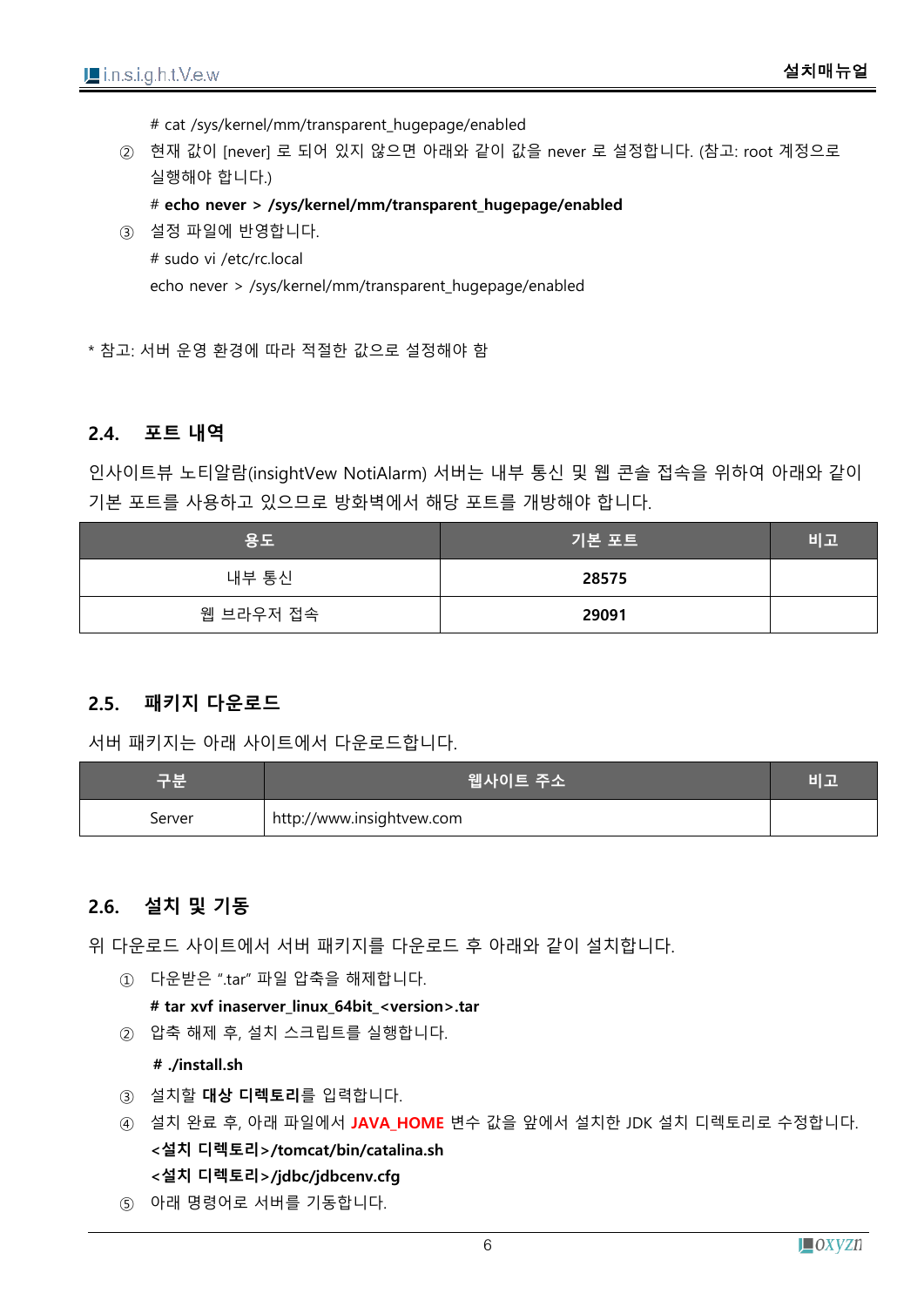**# cd <설치 디렉토리>**

**# ./inaserver.sh strat**

● 참고: 이력 DB 저장을 위한 데이터베이스 연계를 설정할 경우, 아래 sql 파일을 실행하여 해당 데이터베이스에 테이블을 생성합니다.

**<서버 설치 디렉토리>/sql/<db type>-ina-create.sql**

#### <span id="page-6-0"></span>**2.7. 서버 명령어**

서버 기동/중지 및 상태 확인은 아래와 같이 수행합니다.

#### <span id="page-6-1"></span>**2.7.1. 상태 확인**

# ./inaserver.sh status

#### <span id="page-6-2"></span>**2.7.2. 기동**

# ./inaserver.sh start

#### <span id="page-6-3"></span>**2.7.3. 중지**

# ./inaserver.sh stop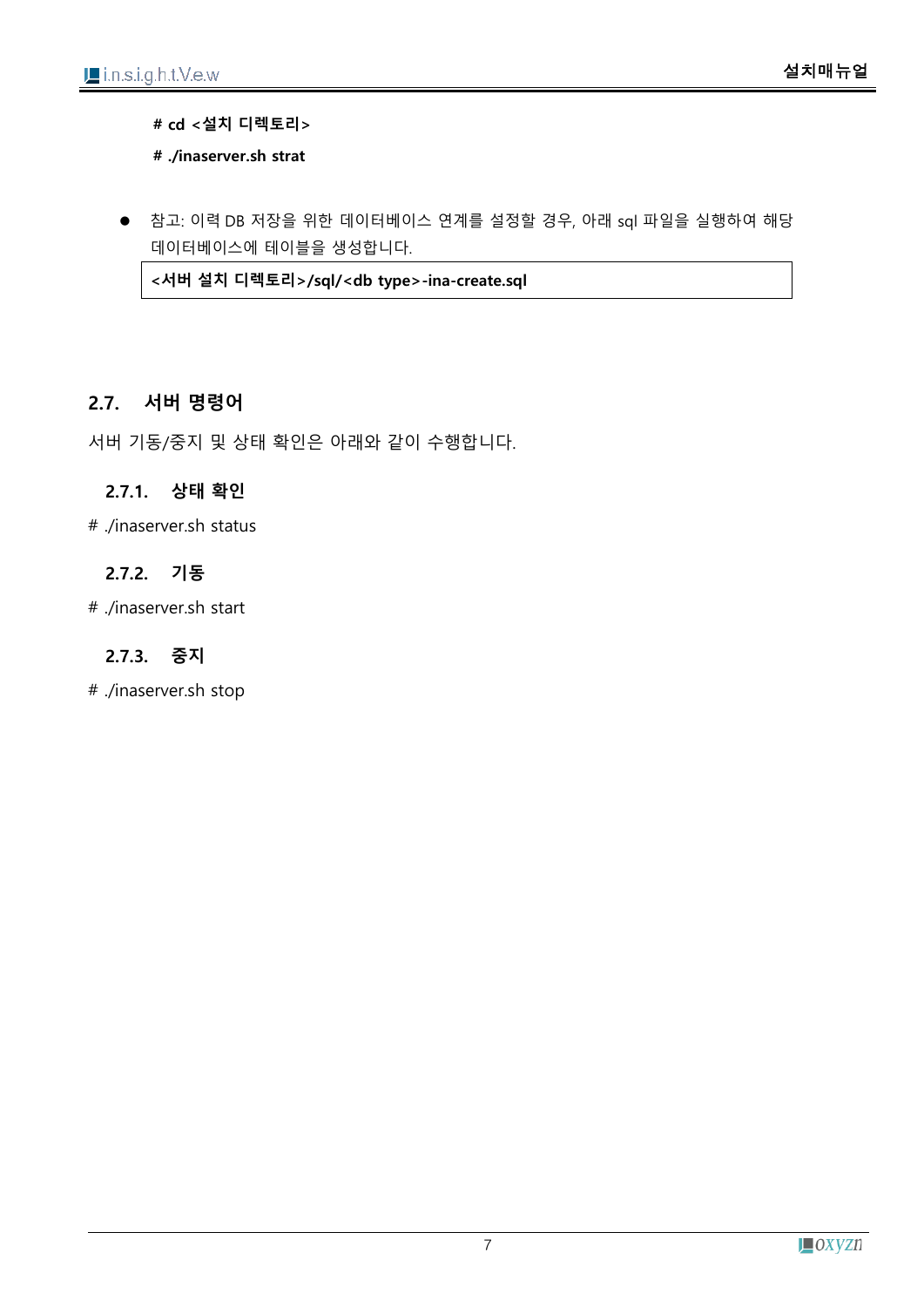# <span id="page-7-0"></span>**3. 업그레이드 설치**

#### <span id="page-7-1"></span>**3.1. 서버 업그레이드**

위 다운로드 사이트에서 서버 상위 버전 패키지를 다운로드 후, 아래와 같이 업그레이드 진행합니다. (설치 디렉토리 예시: /home/oxyzn/inaserver/)

- ① 기동 중인 이전 버전 서버를 중지하고 디렉토리 이름을 변경합니다. **# /home/oxyzn/inaserver/inaserver.sh stop # mv /home/oxyzn/inaserver /home/oxyzn/inaserver.old**
- ② 신규 버전 서버 패키지를 위 서버 설치 과정에 따라 설치 진행합니다. (미 기동 상태로 둠) **# ./install.sh**
- ③ 이전 버전 서버 디렉토리에서 rdb 데이터 파일을 신규 버전 서버 디렉토리로 복사합니다.

**# cp /home/oxyzn/inaserver.old/rdb/inadb.rdb /home/oxyzn/inaserver/rdb/**

④ 이전 버전 서버 디렉토리에서 수정 및 변경한 설정 파일들을 신규 버전 서버 디렉토리로 복사합니다. (localinfo.cfg, jdbcenv.cfg, catalina.sh 등)

**# cp /home/oxyzn/inaserver.old/cfg/localinfo.cfg /home/oxyzn/inaserver/cfg/ # cp /home/oxyzn/inaserver.old/jdbc/jdbcenv.cfg /home/oxyzn/inaserver/jdbc/ # cp /home/oxyzn/inaserver.old/tomcat/bin/catalina.sh /home/oxyzn/inaserver/tomcat/bin/**

- ⑤ 이전 버전에서 추가한 jdbc 드라이브 파일이 있을 경우, 해당 파일들을 신규 버전 서버 디렉토리로 복사합니다. (ojdbc6.jar, db2jcc4.jar, db2jcc\_license\_cu.jar 등)
	- **# cp /home/oxyzn/inaserver.old/jdbc/ojdbc6.jar /home/oxyzn/inaserver/jdbc/**
	- **# cp /home/oxyzn/inaserver.old/jdbc/db2jcc4.jar /home/oxyzn/inaserver/jdbc/**
	- **# cp /home/oxyzn/inaserver.old/jdbc/db2jcc\_license\_cu.jar /home/oxyzn/inaserver/jdbc/**
	- **# cp /home/oxyzn/inaserver.old/tomcat/lib/ojdbc6.jar /home/oxyzn/inaserver/tomcat/lib/**
	- **# cp /home/oxyzn/inaserver.old/tomcat/lib/db2jcc4.jar /home/oxyzn/inaserver/tomcat/lib/**
	- **# cp /home/oxyzn/inaserver.old/tomcat/lib/db2jcc\_license\_cu.jar**

**/home/oxyzn/inaserver/tomcat/lib/**

- ⑥ 이전 버전에서 추가한 로고 이미지 파일이 있을 경우, 해당 파일을 신규 버전 서버 디렉토리로 복사합니다. **# cp /home/oxyzn/inaserver.old/tomcat/webapps/ina/images/<image file> /home/oxyzn/inaserver/tomcat/webapps/ina/images/**
- ⑦ 신규 버전 서버를 기동합니다

# **./inaserver.sh start**

⑧ 신규 버전 디렉토리에서 아래와 같이 신규 버전 rdb 데이터를 추가 적용합니다.

**# cd bin; ./upgrade-<이전 버전>-to-<신규 버전>**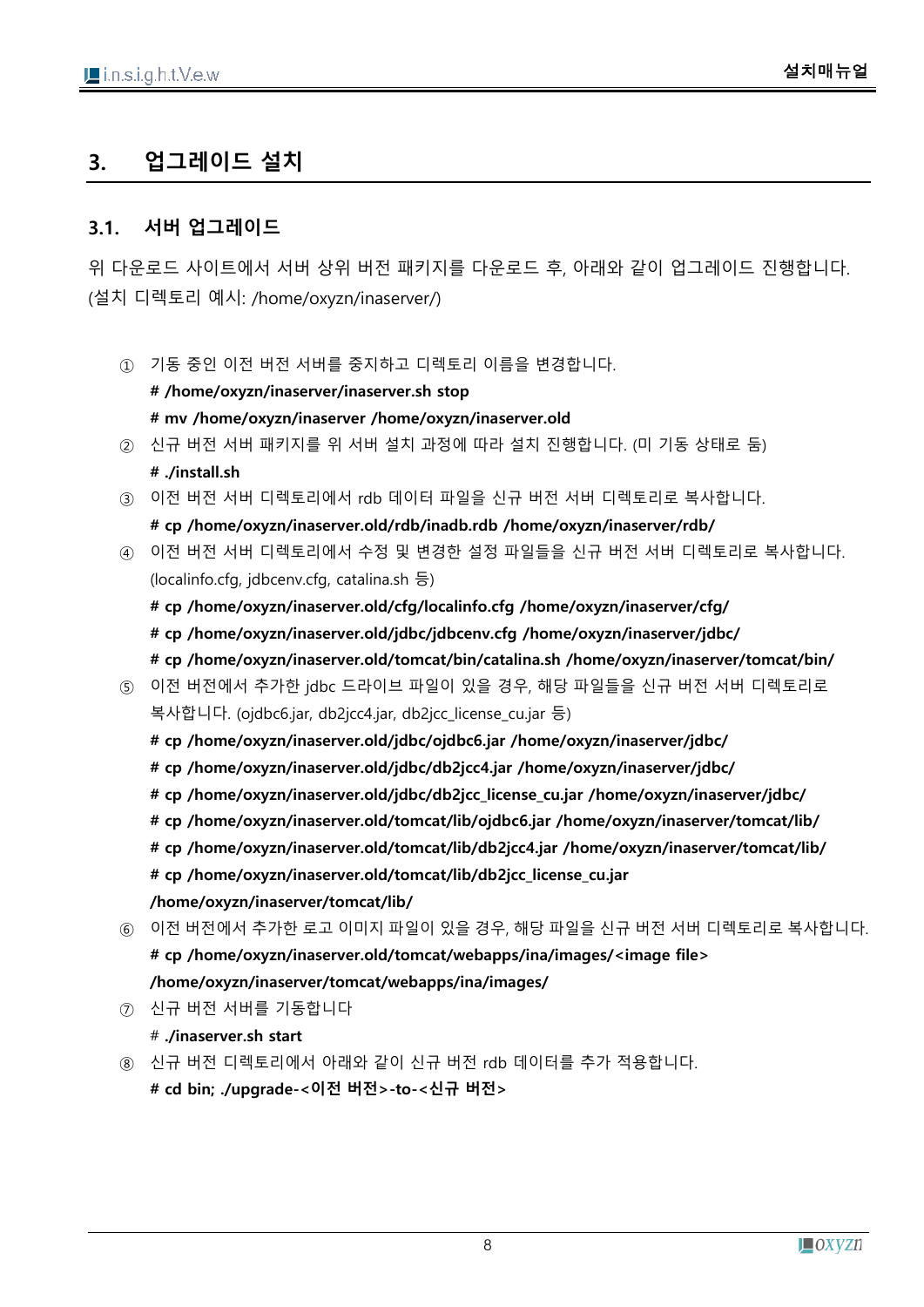# <span id="page-8-0"></span>**4. 설치 제거**

#### <span id="page-8-1"></span>**4.1. 서버 제거**

서버 제거는 아래와 같이 제거합니다.

① 기동 중인 서버를 중지합니다.

**# ./inaserver.sh stop**

- ② 시스템 inittab 에 등록한 경우, 아래와 같이 inittab 에서 제거합니다. # cd bin # sudo ./rm\_initd.sh
- ③ 서버 디렉토리를 삭제합니다.

# rm -r inaserver